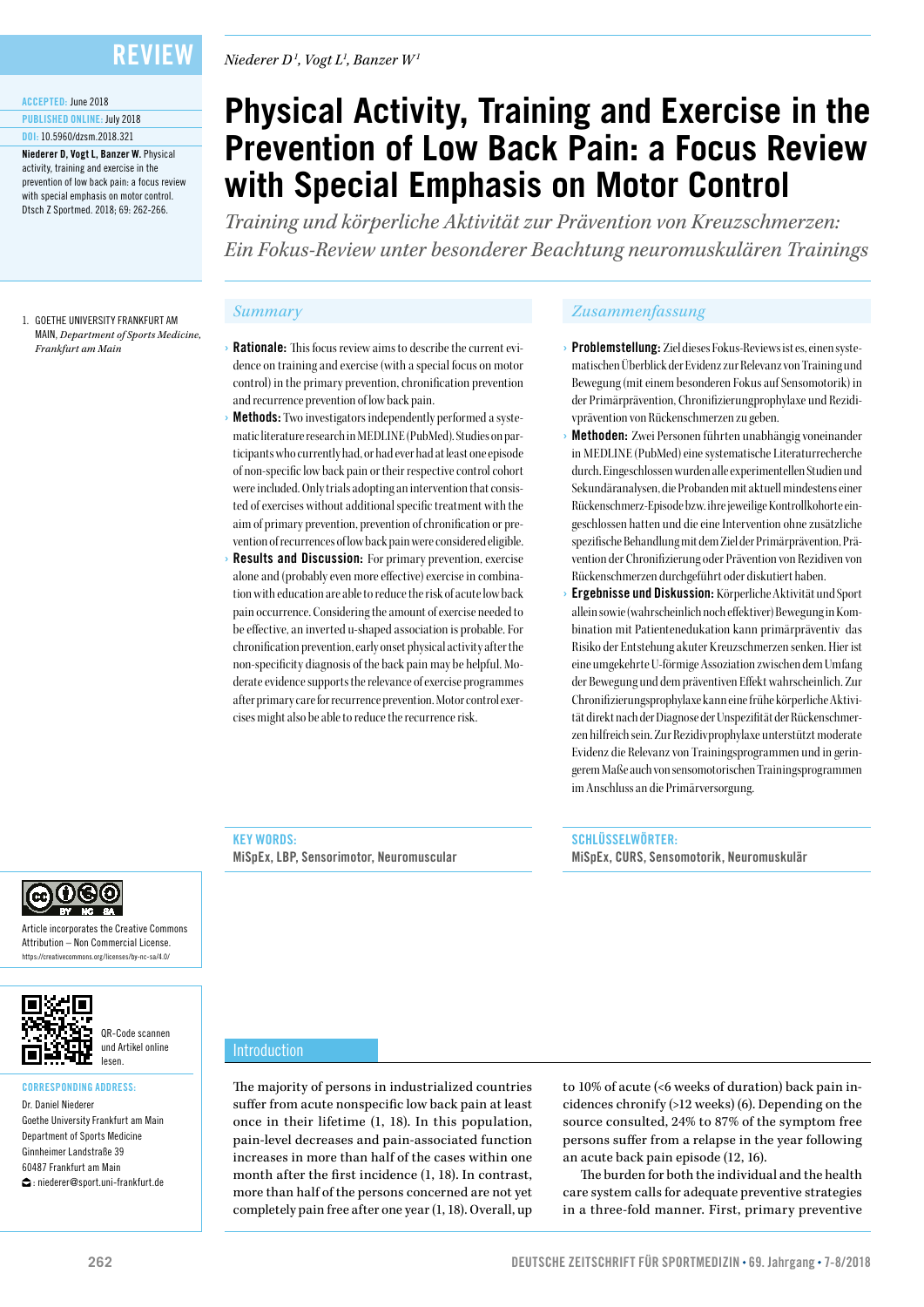measures to prevent acute back pain episodes are conceivable. Beyond that, strategies to prevent chronification during acute back pain and, after acute back pain release, strategies to prevent a recurrence are crucial.

Against this background, it is important to target risk factors for the onset, chronification and recurrence of back pain. All of these risk factors are considered multifactorial biopsychosocial. Known psychosocial risk factors are depression, fear, excessive demands on themselves, self-esteem deficits, fear-avoidance-beliefs, dissatisfying employment and mobbing (6, 9). Beyond these, a multitude of neuromuscular and structural deficits are discussed to be aetiologically relevant in the context of acute back pain, its chronification and subsequent recurrences (4, 5). With valuable impact on these factors and the back pain itself, target-oriented movement training is of increasing relevance in this preventive triad (20, 22). Whilst a plethora of studies describe the relevance of physical activity and movement therapy in the therapy of nonspecific low back pain (22), its effectiveness for prevention has been investigated to a much lesser extent. With this review on systematic reviews and original data publications, we aim to describe the actual evidence of training and exercise (with a special focus on motor control) in the primary prevention, chronification prevention and recurrence prevention of low back pain.

#### Methods

#### **Search Strategy**

In November 2017, a systematic literature research was performed in the bibliographic database MEDLINE (PubMed). Two investigators (DN, LV) independently searched for relevant primary and secondary analyses using the following pre-defined search terms: ("low back pain" [All Fields] OR clbp [All Fields] OR lbp [All Fields] OR lumbalgia [All Fields] OR lumbago [All Fields] OR dorsalgia [All Fields]) AND ("primary prevention" [All Fields] OR "secondary prevention" [All Fields] OR "tertiary prevention" [All Fields] OR chronification [All Fields] OR Recurrence [All Fields] OR relaps [All Fields] OR reappearance [All Fields] OR reoccurrence [All Fields]) AND (exercise [All Fields] OR "physical therapy" [All Fields] OR training [All Fields] OR "motor control" [All Fields] OR sensorimotor [All Fields] OR stabilisation [All Fields] OR neuromuscular [All Fields] OR proprioceptive [All Fields]))). The search was restricted to peer-review publications authored in English or German (publication date: 01.01.1900 - 20.11.2017).

#### **Participants' Inclusion Criteria**

Both male and female adults were considered eligible. We included studies which included participants who currently had, or had ever had, at least one episode of non-specific low back pain or their respective control cohort.

#### **Study Inclusion Criteria**

Primary and secondary data studies were considered eligible if they adopted an intervention that consisted of exercises without additional specific treatment with the aim of primary prevention, prevention of chronification or prevention of recurrences of low back pain. The references of all manuscripts included were screened for further sources with potential relevance for the review.

Overall, we identified 483 publications. They were screened for relevance and included into the review following a standardized procedure: for each message, the publication with the highest level of evidence (Oxford Centre for Evidence-based Medicine – Levels of Evidence) and the highest relevance was selected. The relevance rating was conducted narrative based on the special focus on motor control exercise. Overall, 19 manuscripts were included in the prevention part.

#### Results and Discussion

#### **Evidence for Primary Prevention**

Despite the high cultural relevance of the primary prevention of nonspecific low back pain, only sparse evidence is available in the literature. According to a systematic review, stress management, insole treatment, spinal brace, agronomical education and the avoidance of carrying heavy loads are all not able to prevent low back pain occurrence (3). Only exercise and physical activity seem promising (3). The authors conclude that compelling evidence is available for the effectiveness of a multimodal prevention training program integrating major physical activity contents. In detail, a combination of postural control, strength, muscle endurance and motor control exercises seem promising (3). Overall, the individualisation and regularity of these exercises seem to be crucial for success (6).

These results were confirmed and even expanded in a recently published systematic review and meta-analysis (23). The authors pooled the effects from 23 original data manuscripts including 30,850 participants. Moderate-quality evidence supports the hypothesis that exercise in combination with education systematically reduces the risk of low back pain occurrence (relative risk=.55). Exercise intervention only was effective, but with a much lower level of evidence and a lower risk reduction (relative risk=.65). Education alone is presumably (moderateto very low-quality evidence) not effective in the prevention of acute low back pain. The same was seen for other interventions like back belts and shoe insoles; none of them appear to be able to prevent back pain (23).

Overall, exercise alone and (probably more effective) exercise in combination with education are able to reduce the risk of acute low back pain development. Considering the amount of exercise needed to be effective, a u-shaped association is assumed. Although conflicting evidence was found, preliminary hints indicate that such a u-shaped relation exists between the amount of exercise and low back pain incidence (11). The risk may be increased when further risk factors are present (19). More distinct is the fact that not only the amount, but also the characteristics, of physical activity and exercise are important contributing factors. Moderate to strong risk factors for the development of low back pain are found in heavy workloads and the accumulation of loads, as well as for awkward positions of the lumbar spine when loading (10). Conclusively, exercise is an important factor in the primary prevention of low back pain. Individualising the type and amount of physical activity and exercise is crucial.

#### Evidence for Chronification Prevention

Low back pain chronification prevention is classically described as secondary prevention of the development of chronic low back pain arising from an acute episode of low back pain. Within the continuum of therapeutic approaches, it seems, as a first step, important to educate patients with acute low back pain. More specifically, to provide them with information on the harmlessness of the pain (85 – 90% are non-specific) and the excellent healing prognosis at the onset of acute pain. Considering the latter, 60–70% of patients with acute low back pain are pain free after 12 weeks and thus do not develop chronic pain (6).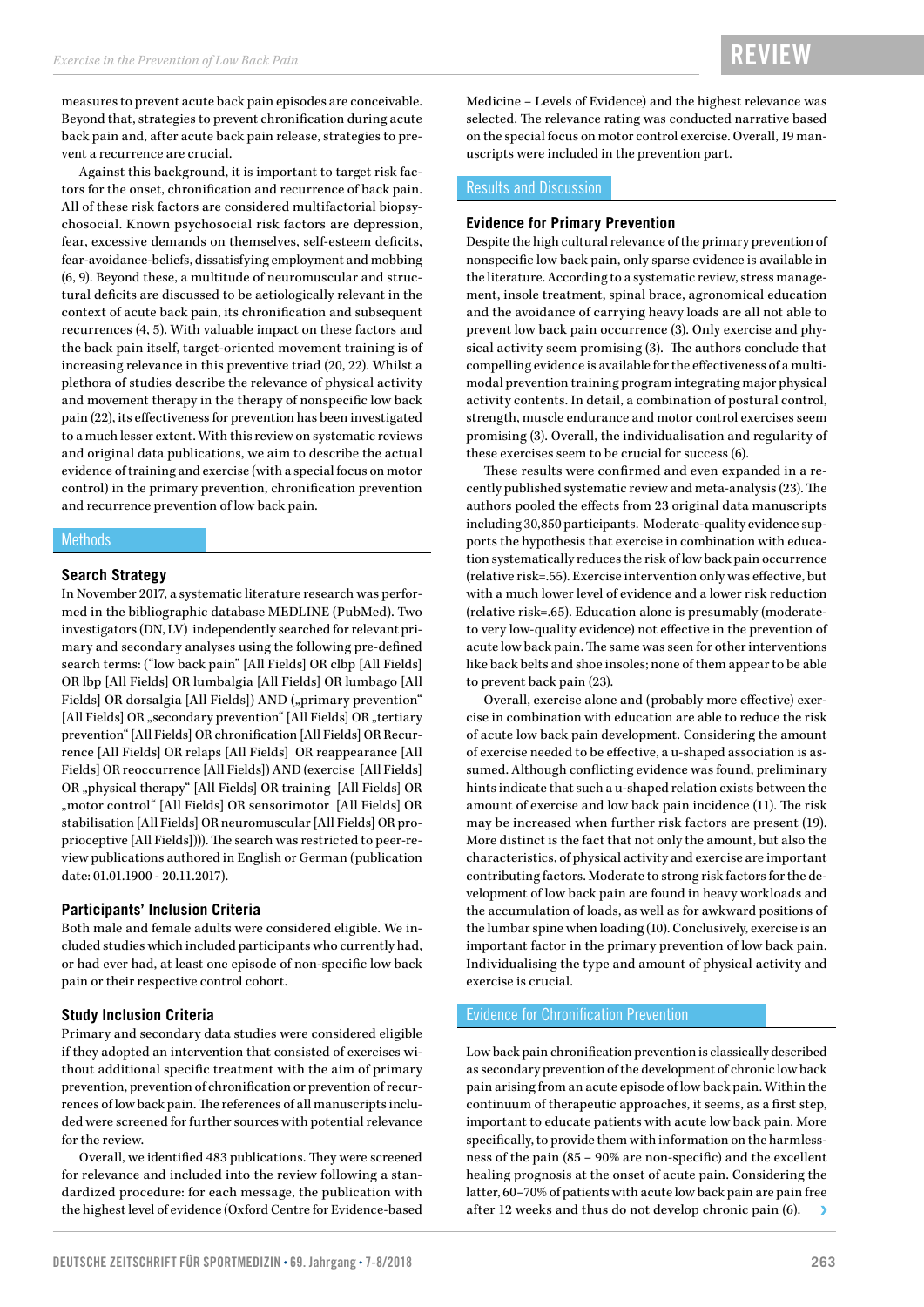A small but considerable amount of patients display "red flags", which are warning signs for a specific cause of the pain and a potentially serious course. If no hints for red flags were anamnestically found, then no further diagnosis should be performed and the patient should consequently be cleared for physical activity (6). Despite this good prognosis and the following evidence based therapy including physical activity, a considerable amount of patients is not free of pain after 12 weeks of treatment (6). These patients should be screened for "yellow flags", which are risk factors for the chronification of acute low back pain. Known yellow flags are often found in psychosocial limitations such as depression, fear, excessive demands on themselves, self-esteem deficits, fear-avoidance-beliefs, dissatisfying employment and mobbing (6, 9). This multifactorial genesis indicates that sole physical activity may not be enough for the prevention of chronification in low back pain. According to the current German medical guideline, it is particularly relevant to maintain the current level of physical activity (the pre-acute level) (6). Physical activity beyond that amount may not be further beneficial in chronification prevention (meta-analytical evidence) (21). Again, a u-shaped relation between the exercise amount and the chronification risk is assumed to exist.

More specifically, the fastest possible early onset of physical activity after the non-specificity diagnosis of the pain may be helpful (8). The authors found that, although only with small effect sizes, early physical activity therapy resulted in significant improvements when compared to usual care (8). If combined with educational aspects, as described above, early onset active physiotherapy and exercise may be capable of preventing chronification (21).

The potential effects of motor control exercise on chronification prevention were recently pooled in a meta-analysis (15). Including three randomized controlled trials on 197 participants, the authors found that, with very low quality evidence, motor control exercise may not provide clinically important improvements for pain or disability at short-term follow-up an in comparison to standard care integrating physical activity components (15). These findings support the one described above: additional and newly prescribed physical activity beyond the habitual amount may not be able to further prevent chronification.

#### Evidence for Recurrence Prevention

A majority of nonspecific back pain patients are symptom-free after treatment. However, a considerable amount of patients suffer from a relapse in the following year (12, 16). The preventive approaches used for relapse prevention are twofold: exercise therapy during treatment and exercise therapy following primary/initial treatment.

Conflicting evidence supporting the relevance of additional exercise during initial treatment exists (7). The situation is much more unambiguous considering post-treatment exercise. Moderate evidence supports the relevance of exercise programmes subsequent to primary care (7). The authors included 13 original articles on the prevention of recurrences of back pain by physical activity. Among the included studies, four trials investigated post-treatment programmes on 407 participants. Conclusively, post-treatment exercises were effective in reducing the rate and number of recurrences at a half year to two year follow-up. In a more recently published meta-analysis, the authors found comparable results (14). Here, the post-treatment exercises halved the recurrence risk at a two-year follow-up. The sub-analysis of this review further focussed on motor control exercise. Here,

only very low quality evidence was found on the importance of motor control exercise in recurrence prevention (14). This conclusion was based on one single study (13). The original study provides a first hint that "exercise therapy in addition to medical management and resumption of normal activity may be more effective in reducing low back pain recurrences than medical management and normal activity alone" (13). More specifically, motor control exercise group participants showed a 30-35%, and control group participants a 75-84%, recurrence rate one to three years after treatment.

#### Established Motor Control Exercise Prevention Programs

A plethora of established and validated exercise programs for the therapy of low back pain are available. For secondary and tertiary prevention, the number of established programmes is substantially lower. A major part in such programs is the stratification of patients with a high non-responder and/or chronification risk by examining established risk factors. If no such factors exist, exercise, and, probably motor control exercise alone, is sufficient for recurrence prevention. A promising amendment for motor control exercise includes self or random-perturbation exercises (2). The authors found that variable and unpredictable disturbances during motor control exercises are beneficial for low back pain patients. The effect on recurrence prevention is still lacking but currently remains under evaluation within the MiSpEx network (17). In this low back pain training program, the effects of individualised perturbed motor control exercises are investigated.

Potential non-responders are additionally allocated to a biopsychosocial treatment as an add-on to the motor control exercise program (24, 25). In the latter, yellow flags are targeted to prevent chronic low back pain. If modifiable risk factors are identified, they can be treated accordingly. All of these promising approaches are nevertheless yet to be conclusively evaluated and established.

#### Förderung

Das MiSpEx-Netzwerk wird gefördert aus Mitteln des Bundesinstituts für Sportwissenschaft (BiSp) aufgrund eines Beschlusses des Deutschen Bundestages [Förderkennzeichen ZM-VI1-080102A/11-18].